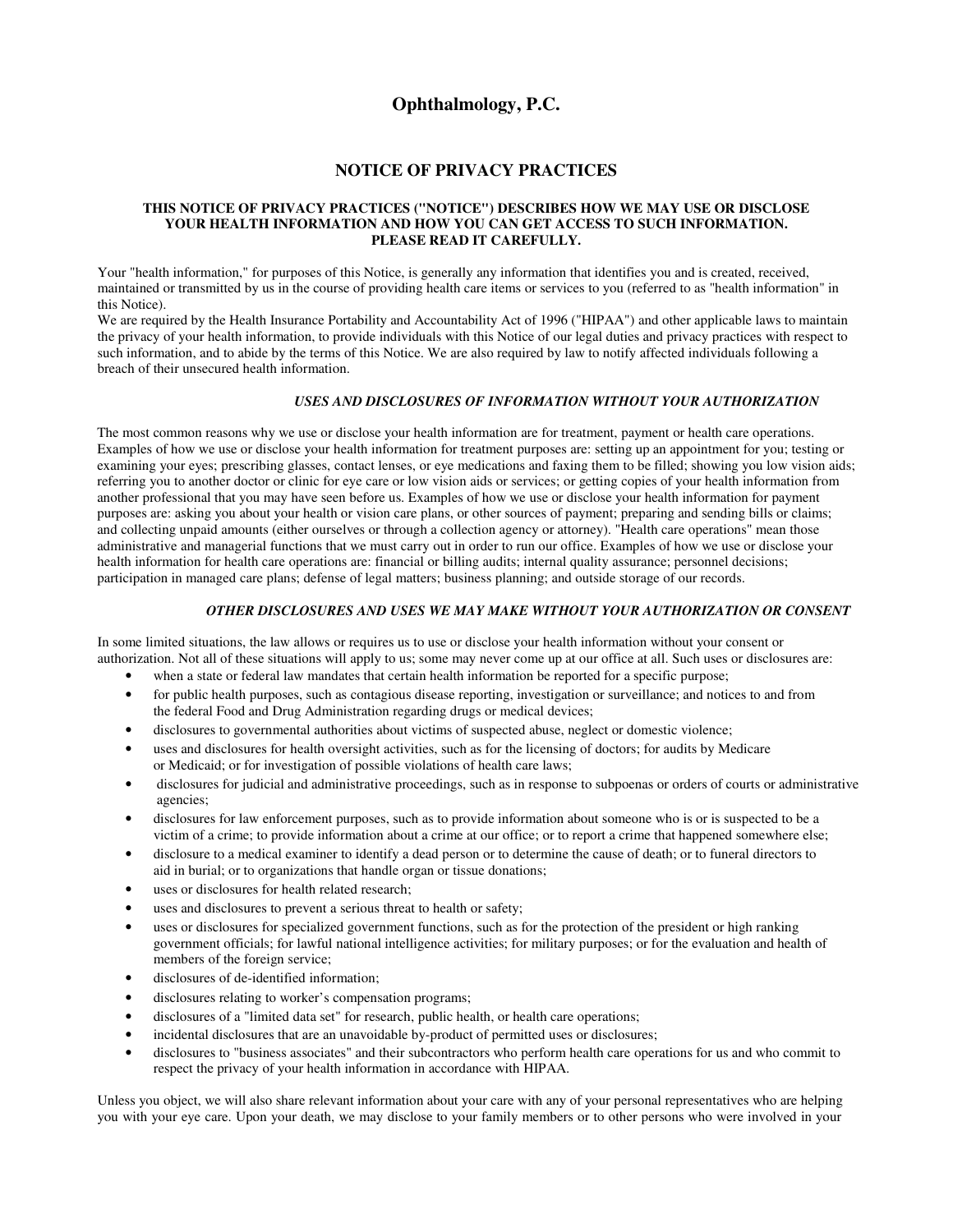care or payment for health care prior to your death (such as your personal representative) health information relevant to their involvement in your care unless doing so is inconsistent with your preferences as expressed to us prior to your death.

# *SPECIFIC USES AND DISCLOSURES OF INFORMATION REQUIRING YOUR AUTHORIZATION*

The following are some specific uses and disclosures we may not make of your health information **without** your authorization:

**Marketing activities.** We must obtain your authorization prior to using or disclosing any of your health information for marketing purposes unless such marketing communications take the form of face-to-face communications we may make with individuals or promotional gifts of nominal value that we may provide. If such marketing involves financial payment to us from a third party your authorization must also include consent to such payment.

**Sale of health information.** We do not currently sell or plan to sell your health information and we must seek your authorization prior to doing so. **Psychotherapy notes.** Although we do not create or maintain psychotherapy notes on our patients, we are required to notify you that we generally must obtain your authorization prior to using or disclosing any such notes.

*YOUR RIGHTS TO PROVIDE AN AUTHORIZATION FOR OTHER USES AND DISCLOSURESOther uses and disclosures of your health information that are not described in this Notice will be made only with your written authorization.*

- You may give us written authorization permitting us to use your health information or to disclose it to anyone for any purpose.
- We will obtain your written authorization for uses and disclosures of your health information that are not identified in this Notice or are not otherwise permitted by applicable law.
- We must agree to your request to restrict disclosure of your health information to a health plan if the disclosure is for the purpose of carrying out payment or health care operations and is not otherwise required by law and such information pertains solely to a health care item or service for which you have paid in full (or for which another person other than the health plan has paid in full on your behalf).

Any authorization you provide to us regarding the use and disclosure of your health information may be revoked by you in writing at any time. After you revoke your authorization, we will no longer use or disclose your health information for the reasons described in the authorization. However, we are generally unable to retract any disclosures that we may have already made with your authorization. We may also be required to disclose health information as necessary for purposes of payment for services received by you prior to the date you revoked your authorization.

#### *YOUR INDIVIDUAL RIGHTS*

You have many rights concerning the confidentiality of your health information. You have the right:

- **To request restrictions on the health information we may use and disclose for treatment, payment and health care operations.** We are not required to agree to these requests. To request restrictions, please send a written request to us at the address below.
- **To receive confidential communications of health information about you in any manner other than described in our authorization request form**. You must make such requests in writing to the address below. However, we reserve the right to determine if we will be able to continue your treatment under such restrictive authorizations.
- **To inspect or copy your health information.** You must make such requests in writing to the address below. If you request a copy of your health information we may charge you a fee for the cost of copying, mailing or other supplies. In certain circumstances we may deny your request to inspect or copy your health information, subject to applicable law.
- **To amend health information.** If you feel that health information we have about you is incorrect or incomplete, you may ask us to amend the information. To request an amendment, you must write to us at the address below. You must also give us a reason to support your request. We may deny your request to amend your health information if it is not in writing or does not provide a reason to support your request. We may also deny your request if the health information:
	- o was not created by us, unless the person that created the information is no longer available to make the amendment,
	- o is not part of the health information kept by or for us,
	- o is not part of the information you would be permitted to inspect or copy, or
	- o is accurate and complete.